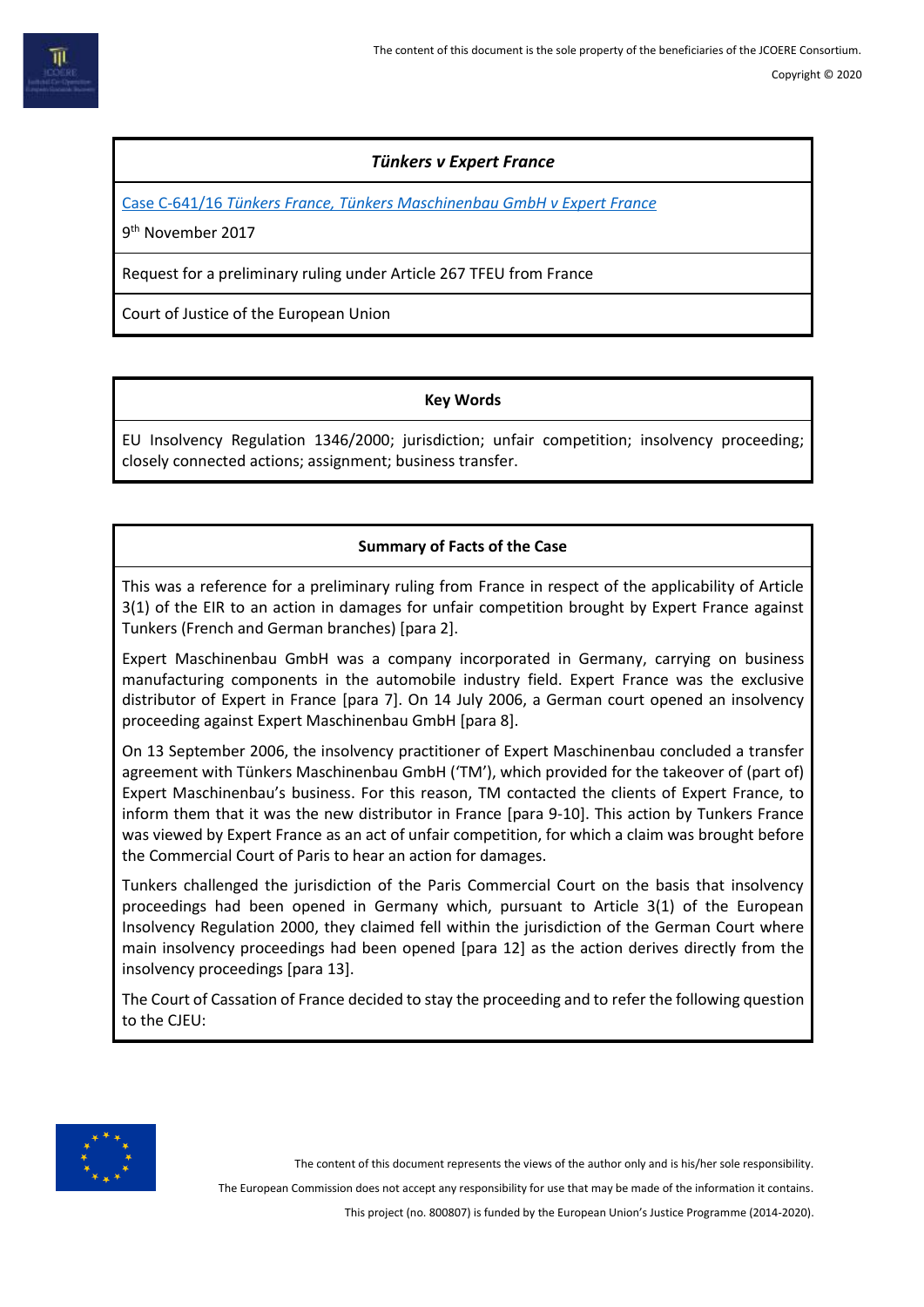



Can Article 3 of the European Insolvency Regulation be interpreted as meaning that the jurisdiction of main insolvency proceedings will also extend to an action seeking to establish liability in relation to an assignee of part of a business that was acquired in the course of the insolvency proceedings is accused of misrepresenting itself as the exclusive distributor of the goods manufactured by the debtor? [para 15]

### **Cooperation and/ or Coordination Issue**

The co-operation issue in this case regards the scope of the jurisdiction of the court which opened the insolvency proceedings within the meaning of Article 3(1) of Regulation No 1346/2000 to extend to actions that are related, though not directly connected to the main insolvency proceeding. The co-operation problem here is that a finding that the EIR does not extend to such actions will fragment the legal actions associated with the insolvency proceeding, possibly dissipating assets in the process to the detriment of the collective of creditors. That said, the facts of this case are degrees of separation from the facts of cases in which an avoidance action is brought by a liquidator (see *FTex* and *Nickel & Goeldner)*, which is arguably far more closely connected than the action in this case.

Bringing an action of this nature could be viewed as an attempt to avoid cooperation under the EIR and its Recast.

#### **Resolution**

The CJEU considered that the ruling required the determination of the scope of jurisdiction under Article 3(1) of the European Insolvency Regulation and whether the action in question fell within the exception of the Brussels Regulation for insolvency proceedings [para 16]. The court noted that these two regulations should be interpreted in order to avoid any overlap between the rule of law in those texts and to avoid any legal vacuum. As such, the scope of the EIR should not be broadly interpreted, as was determined in the *Nickel & Goeldner* case [para 18]. Those actions falling outside the scope of the EIR should correspondingly fall within the Brussels Regulation [para 17].

The Court of Justice of the European Union, after having pointed out that Recital 6 of the EIR specifies that 'the regulation should be confined to provisions governing jurisdiction for opening insolvency proceedings and judgments which "are *delivered directly* on the basis of the insolvency proceedings and are *closely connected* with such proceedings'" [para 20] decided that the action for damages for unfair competition was out of the scope of the EIR.

The decisive criterion for determining the area within which an action falls relies on the legal basis of the action, in which case it must be determined whether the right or obligation forming the basis of the action is derived from ordinary rules of civil and commercial law, or in the rules specific to insolvency proceedings (per Nickel & Goeldner para 27) [para 22].

The court determined in this case that the action in question does not challenge the validity of the assignment carried out in the course of the insolvency proceedings, but the subsequent behaviour of the assignee in contacting the customers of Expert France to the detriment of its interests [para 23]. The action is therefore a separate action not based on rules specific to insolvency proceedings [para 27].

In relation to the close link with insolvency proceedings, it was determined that once a right has been acquired through assignment, it cannot retain a direct link with the debtor's insolvency (in all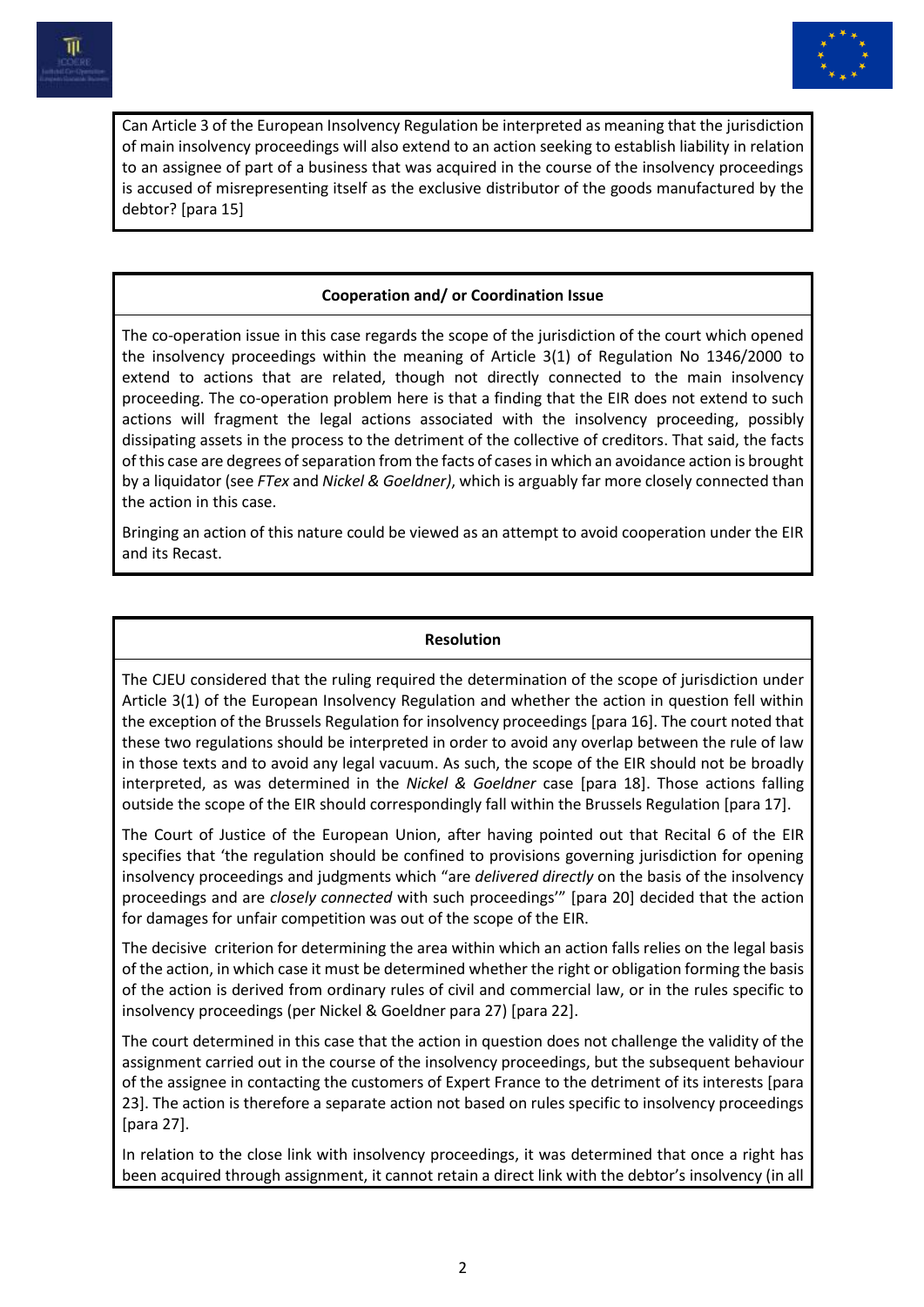



cases) [para 29] reflecting a similar finding in *F-Tex* in relation to the assignment of claims against third parties to a creditor.

For these reasons, the action for damages resulting from unfair competition was legitimately brought before the Commercial Court of Paris and was not covered by Article 3(1) of the EIR.

#### **Applicability to Preventive Restructuring**

Since transfer agreements are one of the most common operations in restructuring procedures, either just involving a branch of the company or its entirety, it is important to understand how the actions related to them might be considered and treated. In particular, both the proposing debtor and the acquiring third parties might have an interest to know in advance which court will have jurisdiction over the actions related to the transfer.

In addition, as many restructuring procedures will be included in Annex A of the EIR Recast in order to rely on the consolidation, recognition, and enforcement benefits of that regulation, a clear division of related actions is useful, which this line of cases has helped to clarify to some extent, which may prevent conflicts of this nature in the future. That said, the number of nuanced differences between these cases and the actions in question indicate that the story is likely ongoing given the broad array of potential actions about which disputes could arise among the Member States.

### **Applicability of Existing Rules and Guidelines**

*EIR Recast*:

Under the EIR Recast the CJEU's decision would have been the same.

According to the principle of proportionality, Reg. 848/2015 should be confined to provisions governing jurisdiction for opening insolvency proceedings and judgments which "are directly derived from insolvency proceedings and are closely linked with the" (see Recital 6).

The criteria set by the EIR Recast still require the judgments to have a close and direct link with the main insolvency proceeding. Therefore, the unfair damages' action examined above would have fallen outside the scope of Reg. 848/2015.

Rules and Guidelines:

Principle 24 of the ALI-III Global Principles ("Control of Assets") provides that "if there is not a domestic insolvency case pending with respect to the debtor, then:

(i) upon recognition, a representative of a foreign insolvency case should be given legal control, and assistance in obtaining practical control, of the debtor's assets, wherever they are located, to the same extent as a domestic insolvency administrator;

(ii) upon recognition, a representative of a foreign insolvency case should be permitted to remove assets to another jurisdiction, where doing so is appropriate for the purposes of the insolvency case and if there is no undue prejudice to creditors.

If Global Principle 24.1 applies the representative of a foreign proceeding is subject to the same level of accountability towards the court of the situs as would be required of an insolvency administrator appointed in a domestic proceeding".